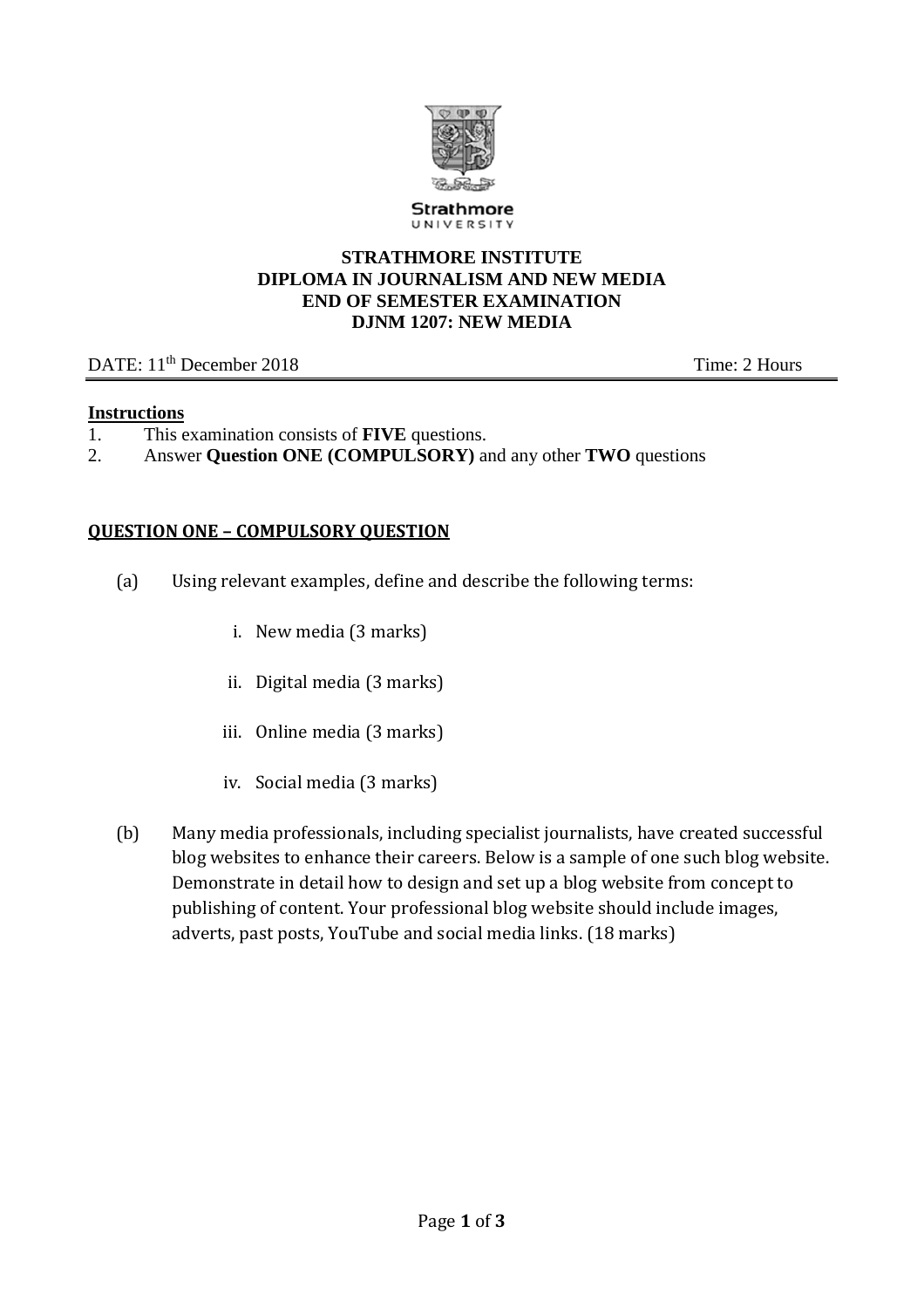

#### **\*\*\*\*\*\*\*\*\*\*\*\*\*\*\*\*\*\*\*\*\*\*\*\*\*\*\*\*\*\*\*\*\*\*\*\*\*\*\*\*\*\*\*\*\*\*\*\*\*\*\*\*\*\*\*\*\*\*\*\*\*\*\*\*\*\*\*\*\*\*\*\*\*\*\*\*\*\*\*\*\*\*\*\*\*\*\*\***

## **QUESTION TWO:**

The process of writing and telling news includes finding and maintaining sources, conducting interviews and carrying out extensive research. This undoubtedly leads to an accumulation of information and data. As the digital and online sub-editor, develop a summarized manual of instructions to be distributed to all newsroom reporters on the steps to be taken to protect and secure important and confident data and information both on their computers and phones. **(15 marks)**

## **QUESTION THREE:**

- **(a)** Distinguish the unique characteristics between new media and old media. **(3 marks)**
- **(b)** New media has revolutionized the operations and functions of newsrooms and journalists alike. Today, traditional mass media is under threat from the expansive